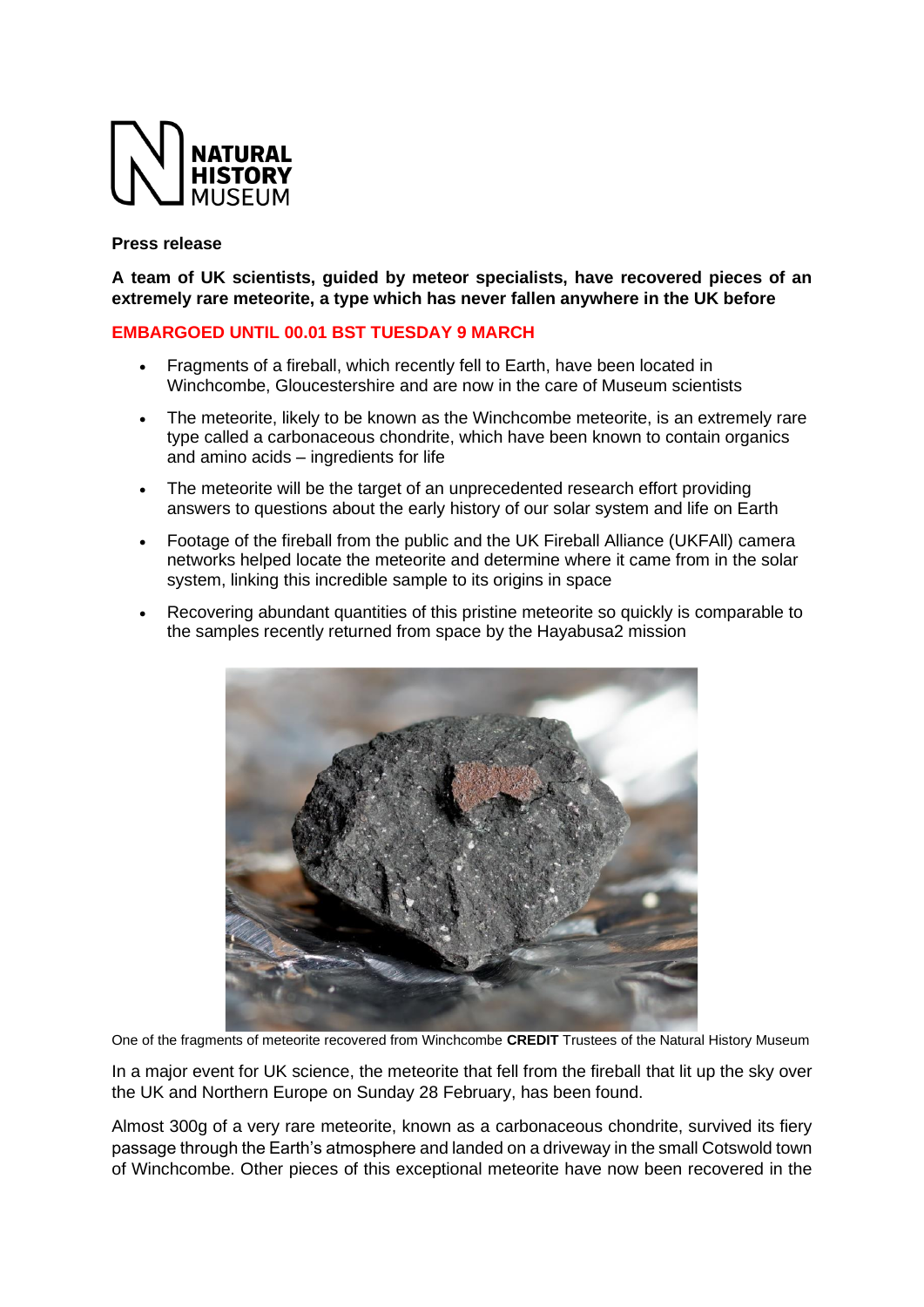local area. Specialised cameras across the country as part of UKFAll were able to recreate the flight path, allowing scientists to determine exactly where in the solar system it came from, and predict where it fell. The original space rock was travelling at nearly 14km per second before hitting the Earth's atmosphere.

The meteorite was retrieved in such a good condition, so quickly after its fall, that it is comparable to the samples returned from space missions, both in quality and quantity.

**Dr Ashley King, UK Research and Innovation Future Leaders Fellow in the Department of Earth Sciences at the Museum**, was among the first on the scene when the meteorite was discovered on Wednesday and has been advising on the handling and care of the meteorite since. He says, 'Nearly all meteorites come to us from asteroids, the leftover building blocks of the solar system that can tell us how planets like the Earth formed. The opportunity to be one of the first people to see and study a meteorite that was recovered almost immediately after falling is a dream come true!'

**Dr Richard Greenwood, Research Fellow in Planetary Sciences at the Open University** was the first scientist to identify and advise on the meteorite. Dr Greenwood says 'I was in shock when I saw it and immediately knew it was a rare meteorite and a totally unique event. It's emotional being the first one to confirm to the people standing in front of you that the thud they heard on their driveway overnight is in fact the real thing.'

Once the meteorite was identified as genuine, plans were made for it to be safely moved to the Museum where it will be properly cared for until it begins an official process of classification to establish its validity and scientific significance.

A team of specialist scientists from across the UK have been successfully searching the rest of the predicted fall area for more fragments including colleagues from The University of Glasgow, The University of Manchester, The Open University, The University of Plymouth, and Imperial College London.

### A first for UK science

There are approximately 65 thousand known meteorites on Earth. Only 1206 have been witnessed to fall and of these only 51 are carbonaceous chondrites. Of these, only 51 of them are carbonaceous chondrites. This is the first known carbonaceous chondrite to have been found in the UK, and the first meteorite recovered in the UK in 30 years. The last meteorite that was discovered in the UK was the Glatton meteorite that landed in a residential garden in 1991.

A victory for UK citizen science, the fireball was seen by thousands of eyewitnesses across the UK and northern Europe, many of whom reported it to the UK Meteor Observation Network, and was captured on many fireball cameras and home surveillance cameras when it fell to Earth at 21:54 on Sunday 28 February.

Meteorites are incredibly old – their age of about 4567 million years is much older than any rock from the Earth. Almost all these "space rocks" have been blasted off asteroids, and travel for many thousands of years through space before being captured – usually by the Sun, but occasionally by Earth. They travel through the atmosphere, sometimes – like the one that fell in Gloucestershire – producing a bright fireball before landing on Earth. Over 1000 meteorites the size of a football are believed to fall to Earth every year, however it is very rare for any of them to be seen to fall and recovered.

Carbonaceous chondrites, like the one just discovered, are made of a mixture of minerals and organic compounds – including amino acids. They are the most primitive and pristine materials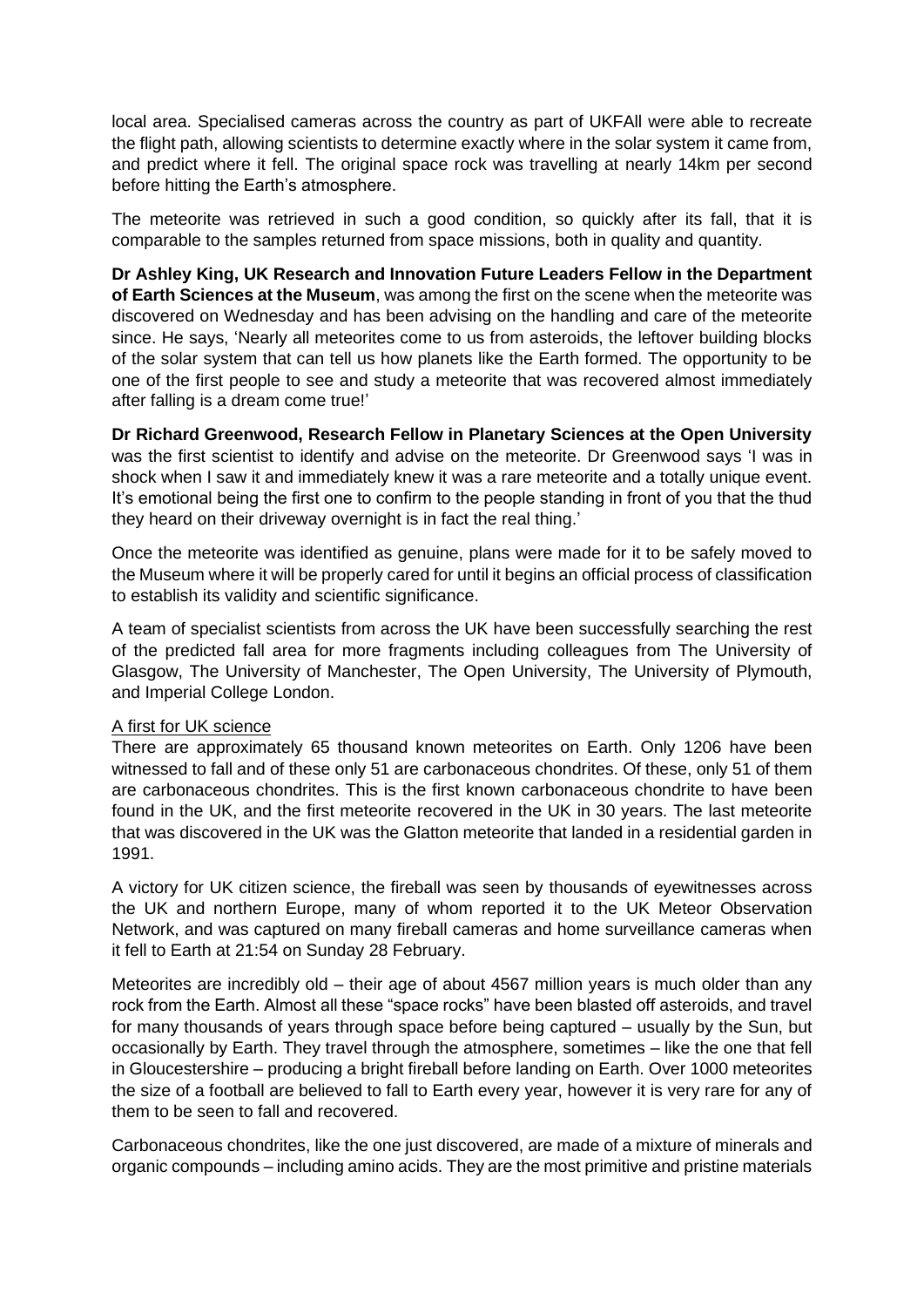of the solar system and can provide unique information on where water and the building blocks of life were formed and what planets are made from - some of the biggest questions asked by the scientific community.

**Prof Sara Russell, Merit Researcher in Cosmic Mineralogy at the Museum** advised on the care of the meteorite once it was located. Prof Russell says, "The Japanese space mission Hayabusa2 returned around 4.5 g of fragments from asteroid Ryugu to Earth in December last year, and at the Museum we are helping to characterise this material. The Winchcombe meteorite fall is very timely as the rock is similar to Ryugu in many ways, and we can use the meteorite to rehearse for mission analyses."



The fireball as it fell to Earth last Sunday **CREDIT** From a video by Ben Stanley, processed by Markus Kempf, the AllSky7 network

# "Goodwill and teamwork"

**Jim Rowe of UKFAll,** a collaboration between the UK's meteor and fireball camera networks, said 'Three years ago a meteorite fell in Dorset. Back then we had good data but no action plan. So, we set up UKFAll, and this is the outcome! Each of the six UK meteor camera networks contributed data as did three international teams who analysed the data, so it's been a real global collaborative effort tracking down this important meteorite.'

**Dr Luke Daly from the University of Glasgow** co-leads the UK Fireball Network, part of UKFAll and the Global Fireball Observatory, commented that "It's thanks to this international collaboration, including researchers as far away as Australia, that we were able to calculate where this meteorite landed so quickly and with such accuracy, as well as where it originated from in the asteroid belt, a rarity that can be said of only about 40 of the 65,000 meteorites on Earth. Goodwill and teamwork have produced a stellar result."

The team believe that more fragments may yet be discovered. This fragile meteorite may be found as black stones, or as piles of tiny rock or even dust. If you are local to the area and find something that could be meteorite, please be sure to take a photo of it and record its location, before collecting the sample using a gloved hand or in aluminium foil and contacting the Natural History Museum. However, please respect local lockdown COVID-19 regulations.

# **ENDS**

# **Notes for editors**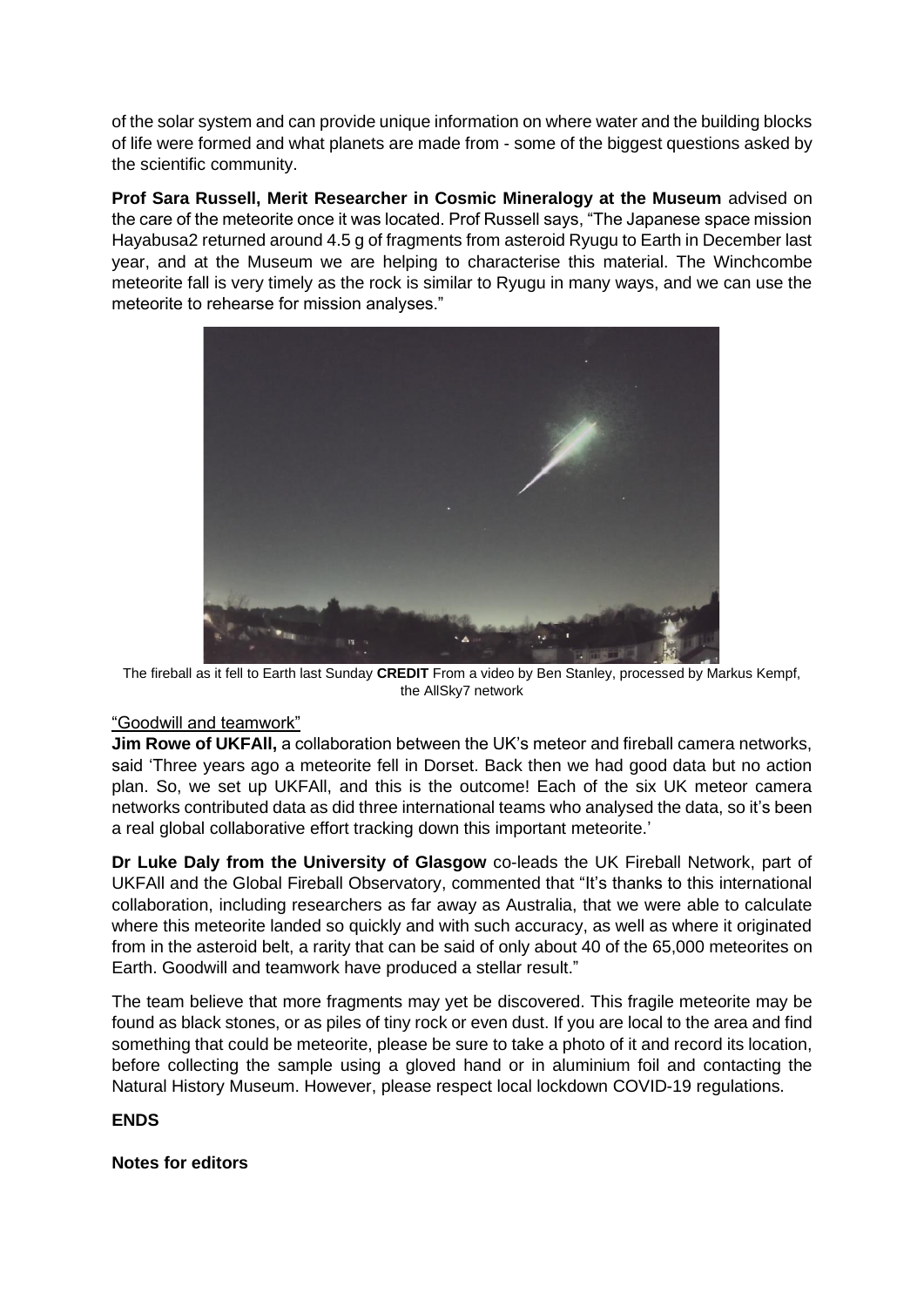#### **Images and video available [here,](https://naturalhistorymuseum.sharepoint.com/:f:/s/NHMPRTeam/EpOsxRiFdjZLmS9cDwUAp2kBJc6Dafm5JUJt-3YIWi3WLQ?e=itMffg)**

### **Media contact**: Tel: (0)779 969 0151 Email: [press@nhm.ac.uk](mailto:press@nhm.ac.uk)

#### **About the Natural History Museum:**

[The Natural History Museum](https://www.nhm.ac.uk/) is both a world-leading science research centre and the mostvisited natural history museum in Europe. With a vision of a future in which both people and the planet thrive, it is uniquely positioned to be a powerful champion for balancing humanity's needs with those of the natural world.

It is custodian of one of the world's most important scientific collections comprising over 80 million specimens. The scale of this collection enables researchers from all over the world to document how species have and continue to respond to environmental changes - which is vital in helping predict what might happen in the future and informing future policies and plans to help the planet.

The Museum's 300 scientists continue to represent one of the largest groups in the world studying and enabling research into every aspect of the natural world. Their science is contributing critical data to help the global fight to save the future of the planet from the major threats of climate change and biodiversity loss through to finding solutions such as the sustainable extraction of natural resources.

The Museum uses its enormous global reach and influence to meet its mission to create advocates for the planet - to inform, inspire and empower everyone to make a difference for nature. We welcome over five million visitors each year; our digital output reaches hundreds of thousands of people in over 200 countries each month and our touring exhibitions have been seen by around 30 million people in the last 10 years.

### **About the UK Fireball Alliance:**

[The UK Fireball Alliance](http://www.ukfall.org.uk/) aims to recover freshly fallen meteorites in the UK. Led by volunteers and by staff of the Natural History Museum, UKFAll is a collaboration between the UK's six meteor and fireball camera networks. The networks are:

- [The UK Fireball Network,](https://twitter.com/fireballsuk?lang=en) run by a team from Imperial College London and the University of Glasgow, supported by funding from the Science and Technology Facilities Council and the Australian Research Council, is part of Australia's Curtin University-led [Global Fireball](https://gfo.rocks/) Observatory operated by the Space Science and Technology Centre in collaboration with NASA and 18 international partners;
- [SCAMP,](http://www.scamp.org.uk/) the UK part of the France-based [FRIPON f](http://www.fripon.org/)ireball network, which was funded by ANR in 2014 and now comprises 175 cameras and 25 radio receivers;
- [The UK Meteor Observation Network,](https://ukmeteornetwork.co.uk/) a UK-based network of amateur astronomers;
- [NEMETODE,](http://nemetode.org/index.html) a UK-based network of amateur astronomers;
- [The Global Meteor Network,](https://globalmeteornetwork.org/) a Canada-based professional / amateur meteor observation collaboration; and
- [AllSky7,](https://allsky7.net/) a German-based fireball network originated by the [American Meteor](https://www.amsmeteors.org/)  [Society.](https://www.amsmeteors.org/)

The Winchcombe fireball was recorded by all six networks from locations as far away as the Netherlands and Wales. Trajectory and strewn field analysis was done by researchers from the [Global Fireball Observatory](https://gfo.rocks/) at [Curtin University](https://www.curtin.edu.au/) in Western Australia, the [FRIPON](http://www.fripon.org/) network in France and the [University of Western Ontario](https://www.uwo.ca/) in Canada. UKFAll then coordinates the search and recovery.